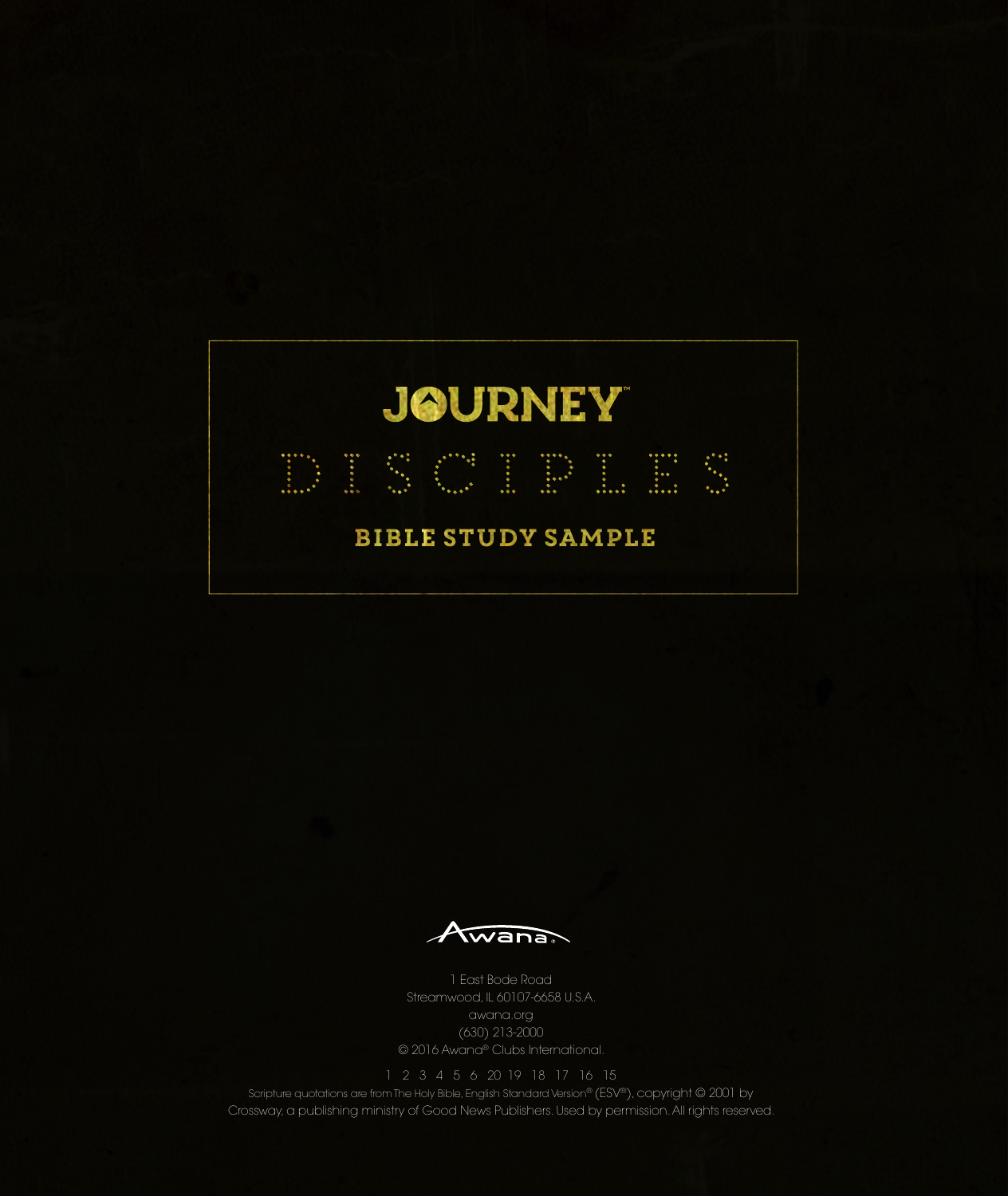# ake a list of prayer requests that WA REALIST OF PRAYER REQUESTS

After you have finished praying, answer the questions below.

When you pray to God, do you normally just give Him a list of needs and desires? Describe your normal time of prayer.

How would it change your prayer time if you began to invite God into a conversation about those needs and desires?

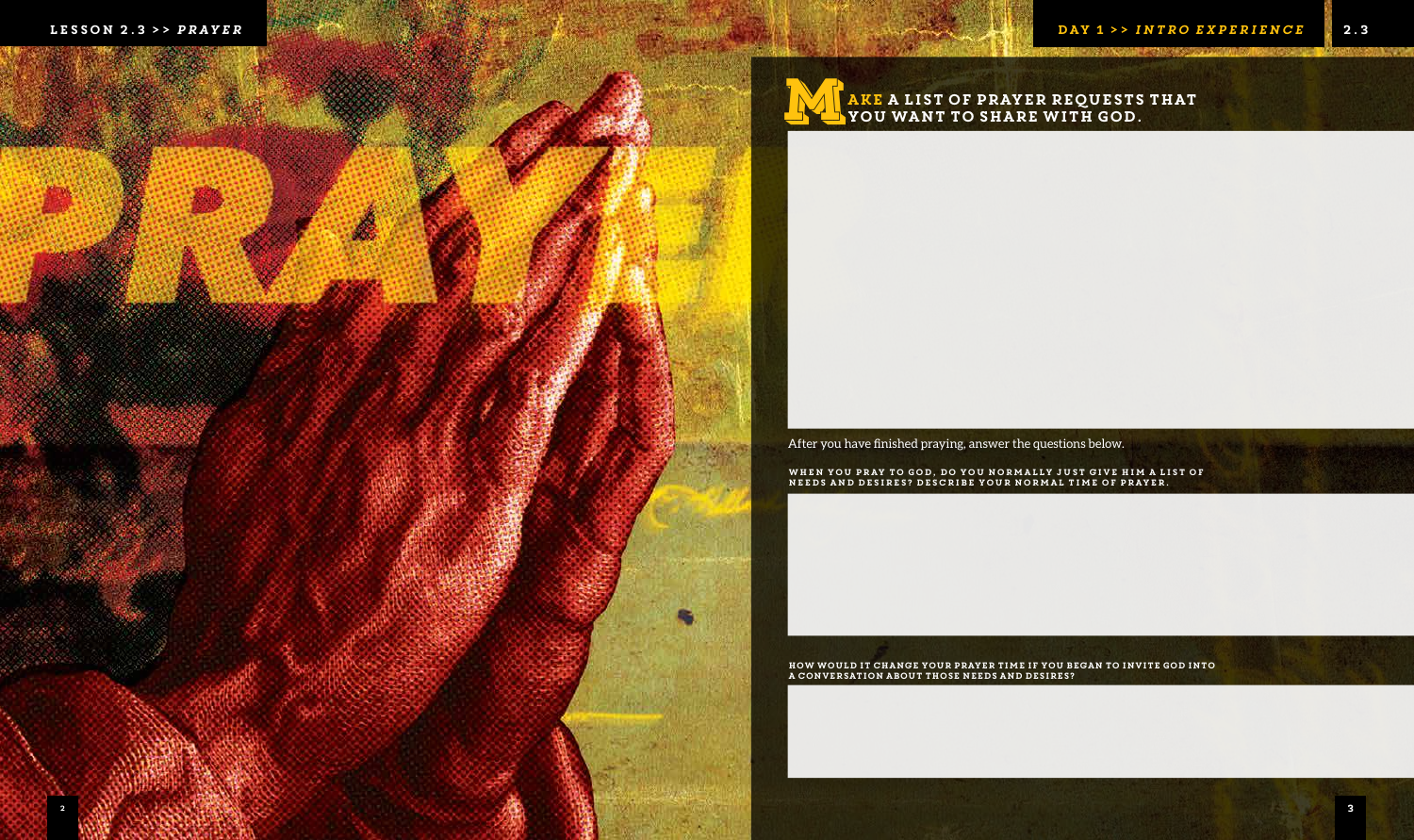*Pray then like this: "Our Father in heaven, hallowed be Your name. Your kingdom come, Your will be done, on earth as it is in heaven. Give us this day our daily bread, and forgive us our debts, as we also have forgiven our debtors. And lead us not into temptation, but deliver us from evil."* 

*Matthew 6:9-13*

The Lord's Prayer is found both here in Matthew and in Luke, a very significant combination. The book of Matthew is primarily composed for a Jewish audience (which explains the focus on genealogies and prophecy). Luke, on the other hand, is written to a largely Gentile, Greek audience (Theophilus

CONVERSATION: an exchange between two people who have a desire to express their views and know they have been heard. a contract the contract of the contract of the contract of the contract of the contract of the contract of the contract of the contract of the contract of the contract of the contract of the contract of the contract of the

- 
- 
- 

and those like him). The fact that the Lord's Prayer is recorded in two books for two very different audiences reveals a powerful truth: this perfect model of prayer was intended for all believers who followed Jesus, no matter who they were or when they lived (including us).

> Prayer is a conversation based on a loving relationship with our heavenly Father!

## read Luke 11:1-13.

When His disciples asked how to pray, Jesus responded by helping them understand prayer as a conversation based on a relationship. One of the first words out of His mouth is Father. Whether you have a good father, a bad father, or an absent father, we all understand that at some point, we had a person who played a role in bringing us into this world. By using this term, Jesus is helping us to begin to comprehend how we should relate to God in prayer.

> WHAT DOES ABBA MEAN AND HOW DOES IT change your perspective about God?

First, Jesus instructs us to come to God as His children. If we have placed our faith and trust in Jesus Christ, we are God's children (John 1:12-13). So when Jesus challenges us to come to our Father with faith like a child (Mark 10:13-16), He means it! If God is our heavenly Father, we can talk to Him with the same closeness of a loving father with his children.

Next, Jesus makes clear to us that our Father is also the King of the whole universe. Verse 2 reminds us that since we are the children of the King, we owe Him our respect and allegiance. In praying this way, we are saying that we are on His side, committed to His plan and agenda. To be a child of a King is to be a prince or a princess (Galatians 4:7, Romans 8:14-17), but even they must live under the rule of their father the King. As God's children, we must be willing to submit our will and ways to Him.

Jesus continues by clarifying the kinds of things for which we should be asking our Father. A good father provides for the needs of his children. A good father forgives his children when they fail, while challenging them to forgive others in the same way. A good father protects his children by helping them

# CORE<br>CONCEPTS

# **WATCH THIS** IDEO

» In your mind, which three prayers in the Bible best demonstrate the kind of boldness and perseverance that Jesus is referring to in this passage?

» How does God speak to people today?

#### » Write your own question:

#### questions to explore over the next two days

through difficult times and protecting them from evil. God is the best Father ever! Jesus is encouraging His disciples to ask their Father for all of these things on a regular basis with the full faith that He will take care of them.

Up to this point, most of what Jesus has said seems fairly reasonable. But over the next several verses (vv.5-10), Jesus takes this relational conversation to a whole other level! In essence, He tells His disciples to be bold and persistent! The story He tells of a friend going to his neighbor late at night for food seems almost shockingly bold. And yet Jesus is encouraging us to pray like that! In the Greek, the words ask, seek, and knock are all in the present active imperative tense. In other words, they would be best translated "Keep asking until it is given," "Keep seeking," "Keep knocking". In essence, Jesus is saying, "Keep at it until you get an answer" (v. 10).

As He concludes His discussion on prayer, Jesus reminds His disciples in verses 11-13 that most of our earthly fathers (who are sinful and broken just like us) didn't try to do us harm but rather provide for our basic needs. If that is how imperfect fathers treat their kids, how much better will your perfect heavenly Father, the all-powerful King of the entire universe, treat you, the children He prizes above all creation! Our Father God longs to hear from us about what we need and desire. He also loves to respond when we pray, the way every good father loves to engage with his children. While that doesn't mean He will give us everything that we want (a good father has to say no sometimes), He will always look out for our best interest and provide us with exactly what He knows we need.

Use the space below to help you remember this verse. feel free to write, draw or design in ways that make sense to you.

*How do you think about God when you pray?*

### Disciples.awanaym.org/prayer